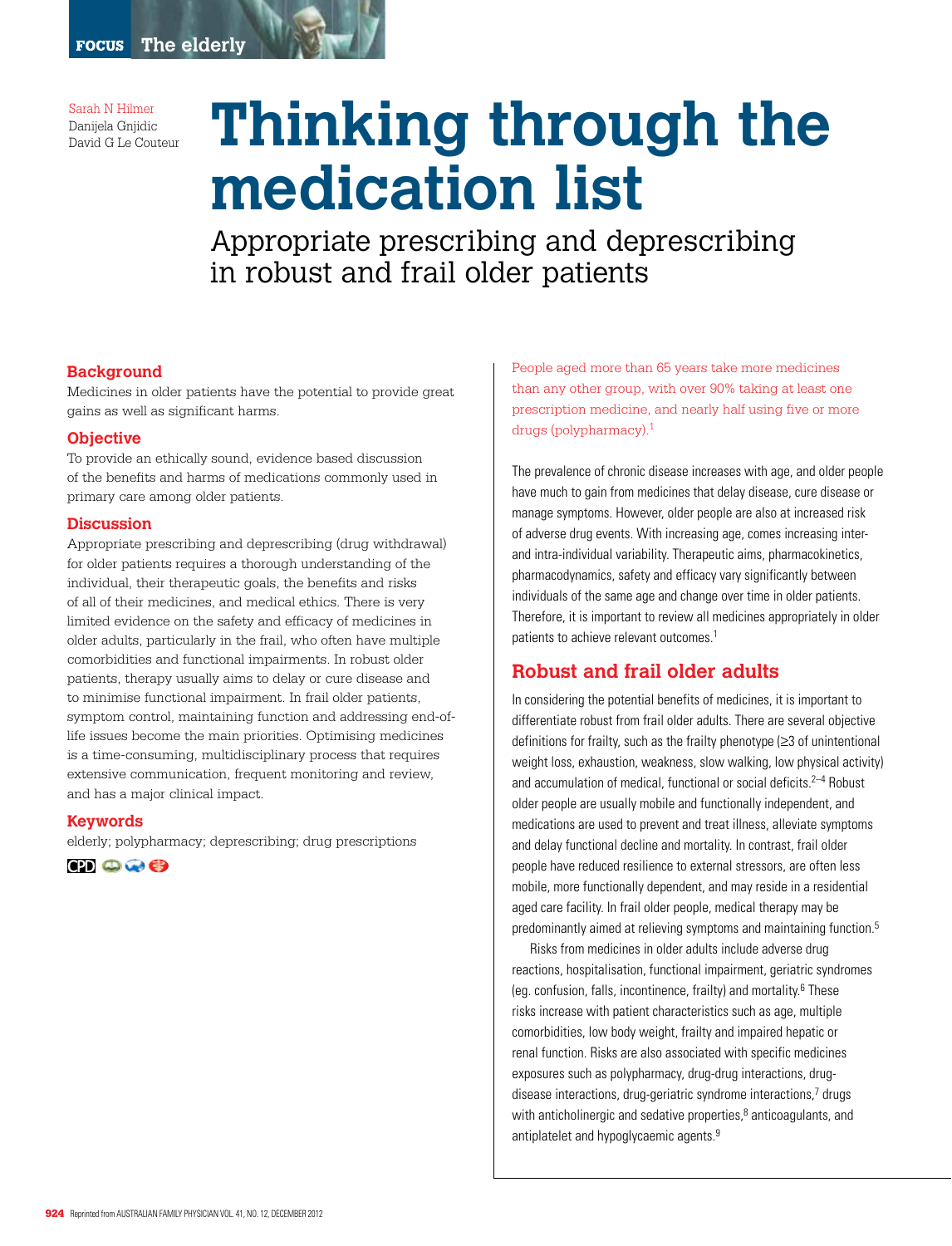

# **Optimising medication use**

Assessment of an older patient's medical therapy requires clear understanding by the doctor and patient of the therapeutic aims, and the potential and actual benefits and risks of the patient's medications. Key steps in optimising therapy in the older patient are outlined in *Figure 1*. Treatment guidelines are often based on clinical trials in young or robust older patients and must be applied with caution to frail older adults. Furthermore, guidelines rarely provide recommendations for patients with comorbidities.<sup>10</sup>

# **Understanding the available evidence**

There is little evidence that many drug classes commonly prescribed for older patients reduce mortality.11 This may be due to multiple 'competing risks' for mortality,12 changes in pathophysiology, pharmacology and the increasing impact of adverse events of medicines.11

There is robust evidence to show major risks from polypharmacy and adverse drug reactions in old age.<sup>6,9,13</sup> The limited evidence on deprescribing in older people suggests that it can be done safely.<sup>14–18</sup> While efficacy is best assessed by randomised controlled trials (RCTs), adverse drug events are better assessed by observational studies and are more frequent in clinical practice than in RCTs.<sup>19</sup>

Estimates of benefits and risks of commonly used drug classes in general practice are summarised in Table 1 and described below.

## **Antiplatelets and antithrombotics**

Data from RCTs suggests that when prescribing aspirin for primary prevention of cardiovascular disease, we need to treat 120 people for 6 years to prevent one event (number needed to treat [NNT] = 120). However, there will be one major bleed among 73 people over the same time (number needed to harm  $[NNH] = 73$ ).<sup>20</sup> Similar NNH are observed in RCTs of aspirin in patients with atrial fibrillation.<sup>21</sup> However, an observational study of warfarin use in frail adults over 70 years of age with atrial fibrillation found a higher likelihood of harm: for every six people treated for 6 months one had a major bleed.<sup>22</sup>

#### **Statins**

Lipid lowering drugs are taken by over 40% of Australians aged over 65 years.23 In older patients, the best evidence for statins is for secondary prevention of cardiovascular events and death in patients with coronary heart disease.<sup>24,25</sup> In this setting, a doctor would need to treat 28 patients for 5 years to prevent one death (NNT=28). The cost per quality associated life year (QALY) in secondary prevention are \$15 000 to 24 000 for all age groups (45–85 years). However, for primary prevention of coronary heart disease, cost per QALY increases from \$26 000 to 90 000 at 65 years to \$56 000 to 169 000 at 85 years.<sup>26</sup>

General practitioners may consider withdrawal of statins when potential benefits are no longer clinically relevant. In patients with severe physical or cognitive impairments or those in their last year of life, reducing the risk of vascular events or mortality may no longer be important. Statins may also be withdrawn if frail older patients have

significant symptoms or signs consistent with adverse effects in a temporal pattern associated with statin use.<sup>27</sup>

## **Antihypertensives**

A recent Cochrane review of antihypertensive (mainly thiazides) use in adults over 60 years of age with moderate to severe systolic or diastolic hypertension, showed reduction in overall mortality, cardiovascular mortality and cardiovascular morbidity in healthy people aged 60–80 years. However, among patients 80 years of age or over, there was limited data showing no reduction in total mortality.<sup>28</sup> Several prospective, open label studies of withdrawal of antihypertensives in patients over 65 years of age found that this can be done safely without withdrawal effects. Overall, 20–85% of subjects remained normotensive 6 months to 5 years after cessation, with no increase in mortality.14

#### **Sulfonylureas**

The best evidence that sulfonylureas reduce microvascular complications of diabetes mellitus comes from the 20 year United Kingdom Prospective Diabetes Study (UKPDS), which recruited patients with a median age of 53 ( $+/-$  8.6) years at baseline.<sup>29</sup> Risks of hypoglycaemia increase with age and national guidelines recommend higher target blood sugar levels for older patients.30

#### **Antibiotic use**

Detection and treatment of infection is important and clinically effective in older patients. Infections are a major cause of death in old age, and not only affect the infected site, but also precipitate geriatric syndromes such as confusion and falls. Dosing of antibiotics, and all medicines, in frailty is complicated by reduced lean body weight, impaired hepatic and renal function<sup>31</sup> and pharmacodynamic factors (increased risk of adverse events, impaired immune responses).<sup>5,11</sup> Dose adjustment, monitoring of drug levels or clinical response may be required. Frail older adults in a pre-terminal state may choose not to treat infections with antibiotics.

# **Ethical principles**

The ethical principles of beneficence, nonmaleficence, autonomy and justice can be considered in guiding medication use in older adults, both on an individual and a population scale.<sup>32</sup>

The effectiveness of medicines can be considered a marker of beneficence, the duty to do good. Only a small proportion of medications, such as analgesics, can be monitored clinically in individual patients. For other drugs, individual assessment of benefit is limited to surrogate markers or is not possible. Therefore assessment may rely instead on the likelihood of doing good, which is derived from the results of clinical trials that may not be generalisable to frail older people.19 Adverse drug reactions are good examples of avoidable (nonmaleficence) harm, they increase with frailty and age, and may present atypically as geriatric syndromes.<sup>5</sup> There is also increased harm from polypharmacy<sup>6</sup> and the 'prescribing cascade', where drugs are prescribed to treat the side effects of others.<sup>33</sup>

Respect for autonomy may be a challenge when patients are not competent to consent to treatment due to cognitive impairment. Carers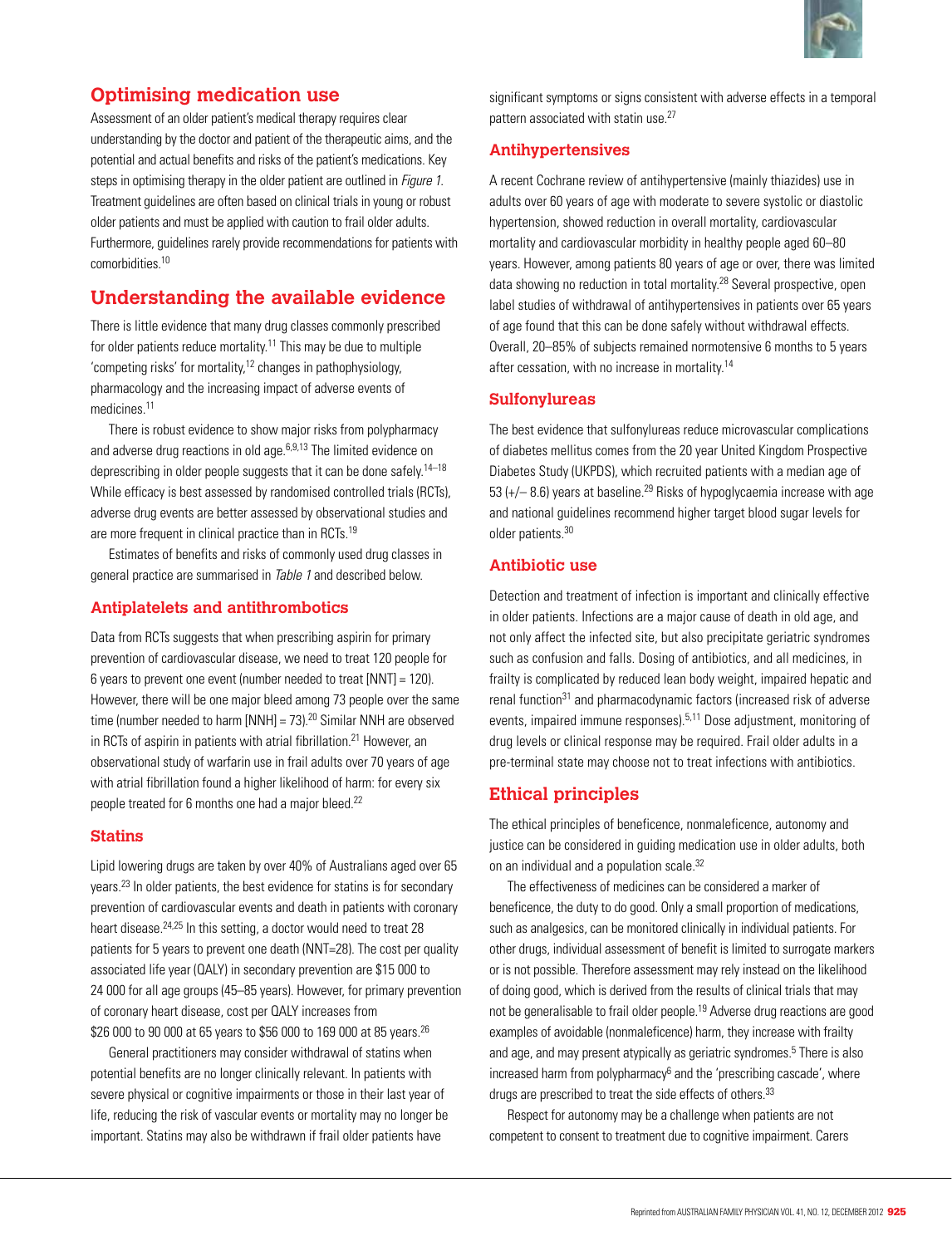

– acting as decision makers – may be in conflicted positions. For example, the treatment of behavioural disturbances in dementia arguably accrues the risks of adverse events from medications to the patient, while the benefits reside chiefly with the carers. Consideration of numbers needed to treat and harm from research trials may be helpful so that patients can weigh up the risks in keeping with their personal priorities.34

The principle of justice denotes fair, unbiased treatment on the basis of medical need. In Australia, age-based economic rationing of medicines does not occur directly on a population level. However, some individuals and communities of older patients on multiple medications may not be able to afford them despite government subsidies<sup>35</sup>

## **Management strategies**

General practitioners are best able to understand the complete medical, functional and social issues that are in play when optimising medications. A multidisciplinary approach involving doctors (GPs and specialists), pharmacists and nurses, is the common feature of successful interventions to reduce polypharmacy.36,37 Nevertheless, this is a time-consuming, ongoing activity.

General practitioners may consider a medication review after significant transitions such as moving into residential aged care, hospitalisation or a new diagnosis. Medication review by a pharmacist, or a structured interview performed by the practice nurse during which the patient (or carer) brings all their medications, will assist the GP in

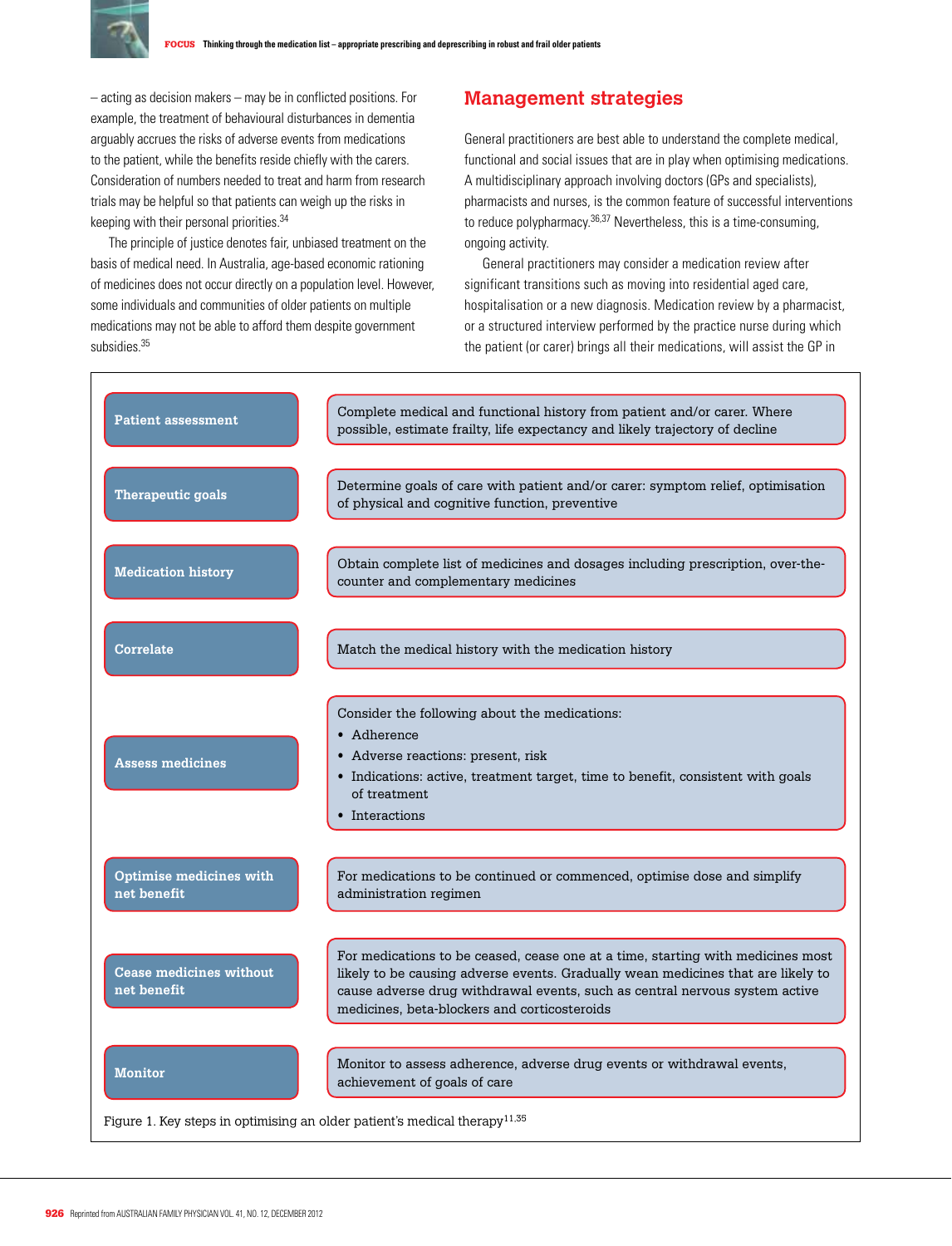

| Table 1. Estimates of benefits and risks of commonly used medication classes in older people |                                                                                                    |                                                                                                 |                           |                                                                    |                                                                                                                              |
|----------------------------------------------------------------------------------------------|----------------------------------------------------------------------------------------------------|-------------------------------------------------------------------------------------------------|---------------------------|--------------------------------------------------------------------|------------------------------------------------------------------------------------------------------------------------------|
| <b>Medication</b>                                                                            | <b>Benefit</b>                                                                                     | Study population*                                                                               | RR, OR, HR (95% CI)       | <b>NNT</b>                                                         | <b>NNH</b>                                                                                                                   |
| <b>Statins</b>                                                                               | Secondary<br>prevention of all<br>cause mortality                                                  | $\geq 60$ years <sup>24-26</sup>                                                                | RR=0.85 (0.78-0.93)       | 28 to prevent<br>death over 5<br>years                             | $10 - 20$ to<br>experience<br>myalgia                                                                                        |
| Antihypertensives                                                                            | Secondary<br>prevention of all<br>cause mortality                                                  | $\geq 60$ years <sup>28</sup>                                                                   | RR=0.90 (0.84-0.97)       | 84 to prevent<br>death over a<br>mean time of<br>4.5 years         | Two to<br>experience any<br>overall adverse<br>events over a<br>mean time of<br>4.5 years                                    |
|                                                                                              | Secondary<br>prevention of<br>all-cause<br>mortality                                               | $\geq$ 80 years <sup>28</sup>                                                                   | RR=1.01 (0.90-1.13)       |                                                                    |                                                                                                                              |
| Aspirin                                                                                      | Primary<br>prevention of all<br>cause mortality                                                    | Mean age of 57<br>years <sup>20</sup>                                                           | $OR = 0.94 (0.88 - 1.00)$ | $120$ to<br>prevent one<br>cardiovascular<br>event over 6<br>years | 73 to experience<br>a non-trivial<br>bleed over 6<br>years                                                                   |
| Bisphosphonates                                                                              | Zoledronic acid<br>after hip fracture<br>prevention of<br>mortality                                | $\geq$ 50 years (84% of<br>participants aged<br>over 65 years) $38$                             | HR=0.75 (0.58-0.97)       | 27 to prevent<br>death over 3<br>years                             | 18 to experience<br>pyrexia, 45 for<br>myalgia, 45<br>for bone pain<br>and 53 for<br>musculoskeletal<br>pain over 3<br>years |
|                                                                                              | Zoledronic acid<br>after hip fracture<br>prevention of<br>mortality in<br>nursing home<br>subgroup | A sub-study of:<br>$\geq$ 50 years (84% of<br>participants aged<br>over 65 years) <sup>38</sup> | $HR=1.02(0.51-2.05)$      |                                                                    |                                                                                                                              |

RR = relative risk. The risk of developing an outcome in the group receiving the trial medication compared to the group not receiving the medication. RR <1, the outcome is less likely to occur in the medication group than in the control. RR >1, the outcome is more likely to occur in the medication group

OR = odds ratio. The OR measures the ratio of the odds of an event (disease or death) occurring from specific causative agent to the odds of the event not occurring. The OR gives an idea of how strongly dependant the outcome is on the supposed causative agent. OR <1 suggests that the agent reduced the odds of the event occurring

HR = hazard ratio. The ratio of the chance of events (usually death) occurring in the treatment group as a ratio of the hazard occurring in the control group of a trial. HR <1 means that death is less likely to occur in a given time period in the treatment group than in the control

CI = confidence interval. This is a calculated range of the margin of error

NNT = number needed to treat. The number of patients who need to be treated for the stated time period for one patient to experience the stated benefit

NNH = number need to harm. The number of patients who need to be treated for the stated time period for one patient to experience the stated adverse event

\* Most data is from robust older participants in randomised trials. When available, data from nursing home patients is included separately

compiling information from multiple sources.

General practitioners may also need to liaise with specialists to ensure agreement on therapeutic goals. Where reaching concordance is difficult, a second opinion from another GP or a geriatrician may help.

Patients and their families need to be reassured that medicines are being changed to achieve their therapeutic goals. It must be clear that if drugs are ceased it is because they are causing harm or are of no benefit, and not because the patient is 'not worth treating'. Close monitoring of, and discussion with, the patient throughout the period of medication change will determine whether goals are being met, detect any adverse events, and demonstrate to the patient that the change is part of an active treatment plan.